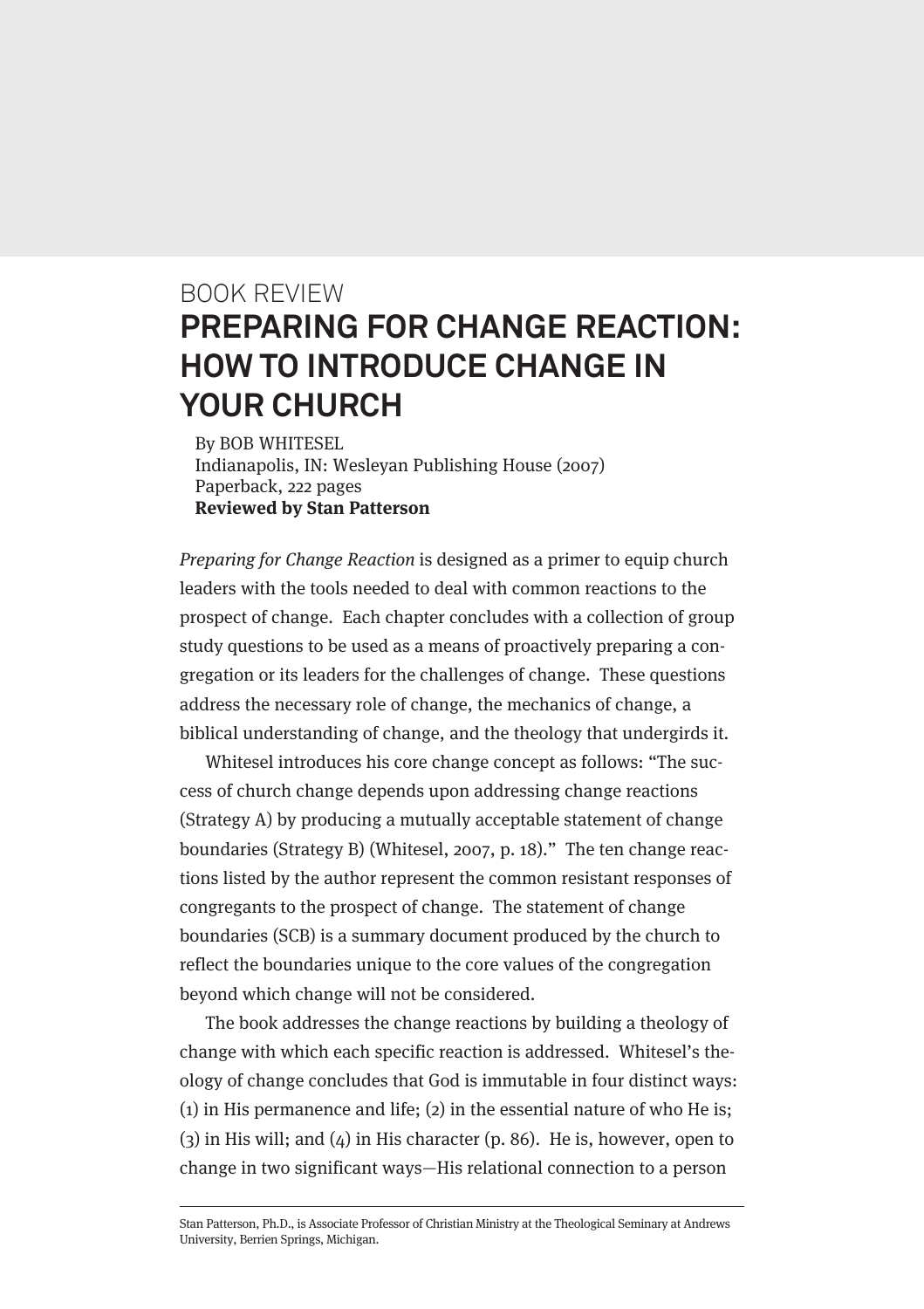and His chosen course of action can be different than a course of action previously announced. Both of these change types are, however, consistent with the four immutable aspects mentioned above. This willingness to change on God's part is presented by Whitesel as essential to the process of grace and human salvation. These two ways in which God does change comprise the last two of eight types of biblical change (p. 97) that the church may need to address:

- 1. Change due to decline or deterioration
- 2. Change in location
- 3. Changes in quality
- 4. Change due to growth or improvement
- 5. Change of knowledge
- 6. Change in beliefs
- 7. Relational change
- 8. Change by taking different action than previously

Each of these change types is supported in the theology of change and is presented along with biblical illustrations for each.

The transition from Whitesel's presentation of a theology of change to the methods of application seems a bit disconnected and confusing. The author uses his experience as a parent to discuss the tensions and challenges of change in the family context as a microcosm of the change challenges faced by the church. The need for parents to demonstrate the steadfastness of character, being, and will left too many gaps to be filled where parents tend to poorly reflect the character and nature of God. What did come across well was a detailed description of the process by which the statement of change boundaries becomes a reality. This proactive approach to preparing a congregation for change by anticipating change before it happens adds a proactive element to pastoral leadership that could make a significant difference when faced with leading change. Establishing the unique boundaries that limit change apart from the emotionally charged context that can accompany change comes across as wise and prudent.

A valuable methodological offering in this book, tucked away in the first part of the book rather than in the method section, is the discussion of the three levels of leadership in the church—strategic, tactical, operational—and how each contributes to the success of the change process. Whitesel's assessment is that the church has an abundance of strategic (visionary) leaders and operational leaders (workers) but is